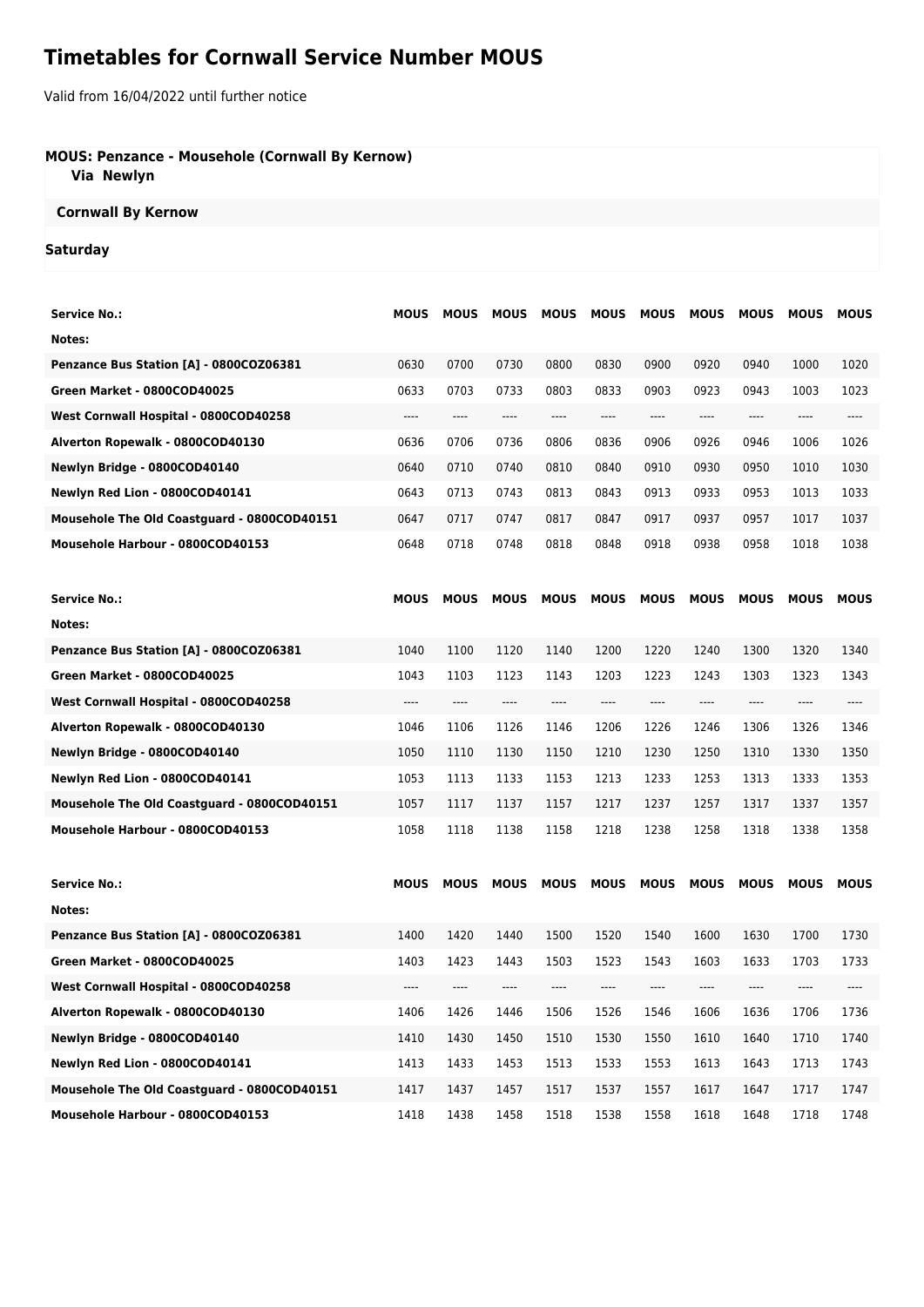| <b>Service No.:</b>                         | <b>MOUS</b> | <b>MOUS</b> | <b>MOUS</b> | <b>MOUS</b> | <b>MOUS</b> | <b>MOUS</b> |
|---------------------------------------------|-------------|-------------|-------------|-------------|-------------|-------------|
| Notes:                                      |             |             |             |             |             |             |
| Penzance Bus Station [A] - 0800COZ06381     | 1800        | 1830        | 1930        | 2030        | 2130        | 2240        |
| Green Market - 0800COD40025                 | 1803        | 1833        | 1933        | 2033        | 2133        | 2243        |
| West Cornwall Hospital - 0800COD40258       | $---$       | ----        |             | ----        | ----        | $-- -$      |
| Alverton Ropewalk - 0800COD40130            | 1806        | 1836        | 1936        | 2036        | 2136        | 2246        |
| Newlyn Bridge - 0800COD40140                | 1810        | 1840        | 1940        | 2040        | 2140        | 2250        |
| Newlyn Red Lion - 0800COD40141              | 1813        | 1843        | 1943        | 2043        | 2143        | 2253        |
| Mousehole The Old Coastguard - 0800COD40151 | 1817        | 1847        | 1947        | 2047        | 2147        | 2257        |
| Mousehole Harbour - 0800COD40153            | 1818        | 1848        | 1948        | 2048        | 2148        | 2258        |

#### **MOUS: Mousehole - Penzance (Cornwall By Kernow) Via Newlyn**

## **Cornwall By Kernow**

## **Saturday**

| <b>Service No.:</b>                         | <b>MOUS</b> | <b>MOUS</b> | <b>MOUS</b> | <b>MOUS</b> | <b>MOUS</b>         | <b>MOUS</b> | <b>MOUS</b> | <b>MOUS</b> | <b>MOUS</b>                | <b>MOUS</b> |
|---------------------------------------------|-------------|-------------|-------------|-------------|---------------------|-------------|-------------|-------------|----------------------------|-------------|
|                                             |             |             |             |             |                     |             |             |             |                            |             |
| Notes:                                      |             |             |             |             |                     |             |             |             |                            |             |
| Mousehole Harbour - 0800COD40153            | 0651        | 0721        | 0751        | 0821        | 0851                | 0921        | 0941        | 1001        | 1021                       | 1041        |
| Mousehole The Old Coastguard - 0800COD40152 | 0652        | 0722        | 0752        | 0822        | 0852                | 0922        | 0942        | 1002        | 1022                       | 1042        |
| Newlyn Red Lion - 0800COD40144              | 0657        | 0727        | 0757        | 0827        | 0857                | 0927        | 0947        | 1007        | 1027                       | 1047        |
| Newlyn Bridge - 0800COD40041                | 0700        | 0730        | 0800        | 0830        | 0900                | 0930        | 0950        | 1010        | 1030                       | 1050        |
| Alverton The Ropewalk - 0800COD40131        | 0704        | 0734        | 0804        | 0834        | 0904                | 0934        | 0954        | 1014        | 1034                       | 1054        |
| West Cornwall Hospital - 0800COD40258       | ----        | ----        | $---$       | $---$       | $---$               | ----        | ----        | ----        | ----                       | ----        |
| Market Jew Street - 0800COD40024            | 0707        | 0737        | 0807        | 0837        | 0907                | 0937        | 0957        | 1017        | 1037                       | 1057        |
| Penzance Bus Station [A] - 0800COZ06381     | 0712        | 0742        | 0812        | 0842        | 0912                | 0942        | 1002        | 1022        | 1042                       | 1102        |
| <b>Service No.:</b>                         | <b>MOUS</b> | <b>MOUS</b> | <b>MOUS</b> | <b>MOUS</b> | <b>MOUS</b>         | <b>MOUS</b> | <b>MOUS</b> | <b>MOUS</b> | <b>MOUS</b>                | <b>MOUS</b> |
| Notes:                                      |             |             |             |             |                     |             |             |             |                            |             |
| Mousehole Harbour - 0800COD40153            | 1101        | 1121        | 1141        | 1201        | 1221                | 1241        | 1301        | 1321        | 1341                       | 1401        |
| Mousehole The Old Coastguard - 0800COD40152 | 1102        | 1122        | 1142        | 1202        | 1222                | 1242        | 1302        | 1322        | 1342                       | 1402        |
| Newlyn Red Lion - 0800COD40144              | 1107        | 1127        | 1147        | 1207        | 1227                | 1247        | 1307        | 1327        | 1347                       | 1407        |
| Newlyn Bridge - 0800COD40041                | 1110        | 1130        | 1150        | 1210        | 1230                | 1250        | 1310        | 1330        | 1350                       | 1410        |
| Alverton The Ropewalk - 0800COD40131        | 1114        | 1134        | 1154        | 1214        | 1234                | 1254        | 1314        | 1334        | 1354                       | 1414        |
| West Cornwall Hospital - 0800COD40258       | ----        | ----        | $---$       | ----        | ----                | ----        | ----        | ----        | ----                       | $---$       |
| Market Jew Street - 0800COD40024            | 1117        | 1137        | 1157        | 1217        | 1237                | 1257        | 1317        | 1337        | 1357                       | 1417        |
| Penzance Bus Station [A] - 0800COZ06381     | 1122        | 1142        | 1202        | 1222        | 1242                | 1302        | 1322        | 1342        | 1402                       | 1422        |
| <b>Service No.:</b><br>Notes:               |             |             | MOUS        | <b>MOUS</b> | MOUS<br><b>MOUS</b> | MOUS        | MOUS        | <b>MOUS</b> | <b>MOUS</b><br><b>MOUS</b> | <b>MOUS</b> |

| Mousehole Harbour - 0800COD40153            | 1421 | 1441 | 1501 | 1521 | 1541 | 1601 | 1621 | 1651 | 1721 | 1751 |
|---------------------------------------------|------|------|------|------|------|------|------|------|------|------|
| Mousehole The Old Coastguard - 0800COD40152 | 1422 | 1442 | 1502 | 1522 | 1542 | 1602 | 1622 | 1652 | 1722 | 1752 |
| Newlyn Red Lion - 0800COD40144              | 1427 | 1447 | 1507 | 1527 | 1547 | 1607 | 1627 | 1657 | 1727 | 1757 |
| Newlyn Bridge - 0800COD40041                | 1430 | 1450 | 1510 | 1530 | 1550 | 1610 | 1630 | 1700 | 1730 | 1800 |
| Alverton The Ropewalk - 0800COD40131        | 1434 | 1454 | 1514 | 1534 | 1554 | 1614 | 1634 | 1704 | 1734 | 1804 |
| West Cornwall Hospital - 0800COD40258       | ---- |      |      |      |      |      |      |      |      |      |
| Market Jew Street - 0800COD40024            | 1437 | 1457 | 1517 | 1537 | 1557 | 1617 | 1637 | 1707 | 1737 | 1807 |
| Penzance Bus Station [A] - 0800COZ06381     | 1442 | 1502 | 1522 | 1542 | 1602 | 1622 | 1642 | 1712 | 1742 | 1812 |